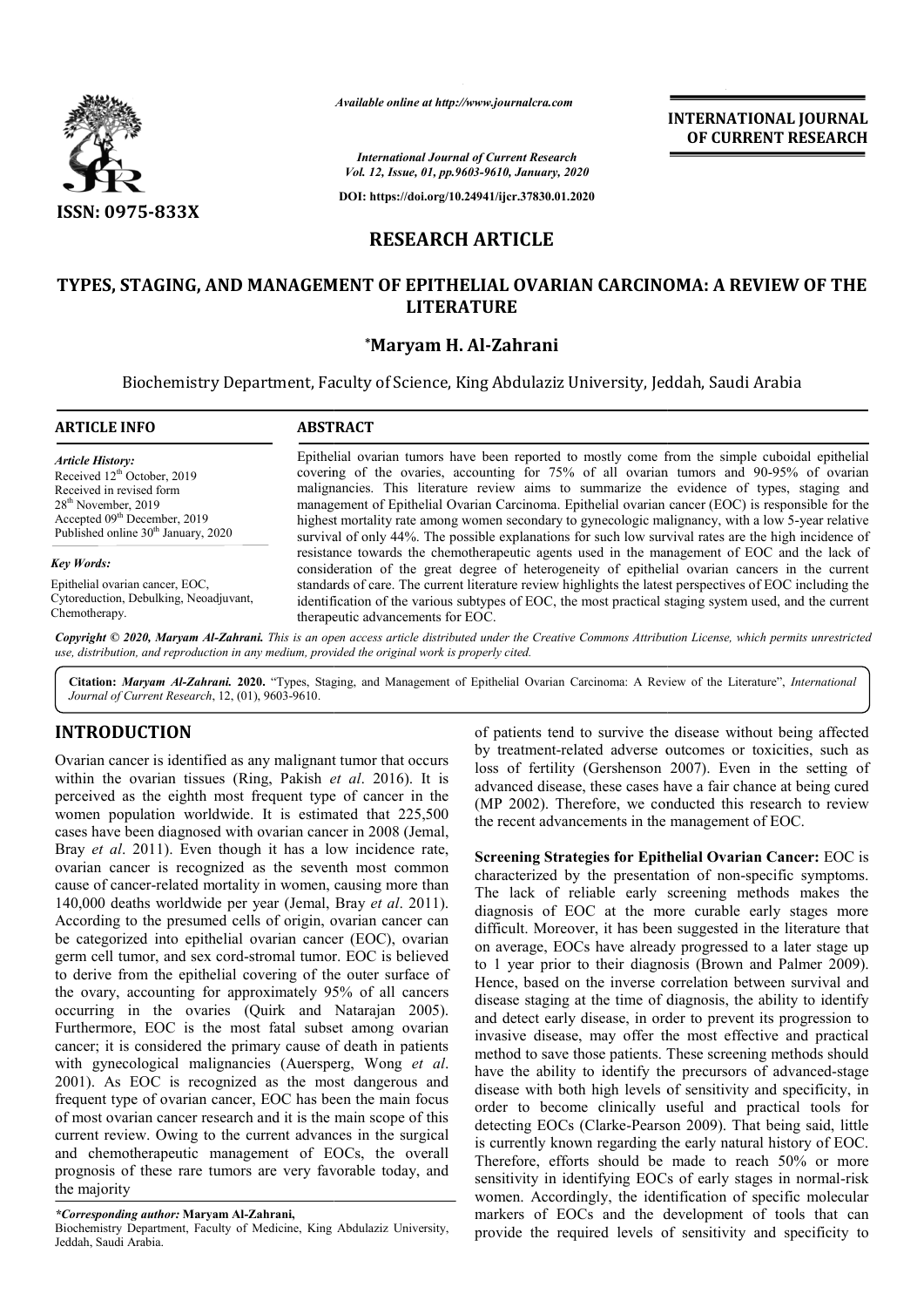identify this low prevalence disease, pose a great challenge in clinical practice. At the present time, Cancer Antigen (CA-125) measurement, transvaginal ultrasonography, and pelvic examination are used as diagnostic measures for the detection of EOC. However, CA125 is the only recommended test to monitor the patients' response to therapy, as well as posttreatment outcomes in the case of recurrent disease (Sturgeon, Duffy *et al*. 2008). That being said, these proposed diagnostic measures have very limited clinical utility regarding the detection of early diseases, as they are commonly associated with false-positive and false-negative results (Schorge, Modesitt *et al*. 2010). Consequently, the resulting false observations will lead to unnecessary surgical interventions and could even cause serious complications. Meanwhile, the recently published Prostate, Lung, Colorectal, and Ovarian (PLCO) trial concluded that the use of CA123 and TVU as annual screening methods does not minimize ovarian cancer mortality in normal-risk women, but instead these tests result in a rise in unnecessary surgical interventions (Buys, Partridge *et al*. 2011). Based on the above-mentioned observations, one can summarize that the screening for EOC in the general population should not be carried out to minimize the risk of unnecessary interventions and costs. Screening for women at risk of EOC should only be offered in the context of a research study.

**A Summary of Frequent and Infrequent Sub-types of Epithelial Ovarian Cancers:** There are many histologic subtypes of ovarian cancers, the most frequent of which is serous carcinoma, followed by clear cell carcinoma (CC) and Endometrioid adenocarcinoma (EC), which are reported to have almost the same frequency (Ramalingam 2016). In the study by Seidman *et al*. (Seidman, Elsayed *et al*. 1993), it was noted that among 220 consecutive women with surface epithelial carcinoma, almost 80% of patients presented with intra-abdominal carcinomas of serous histology, especially when peritoneal carcinomas, carcinosarcomas, and mixed carcinomas with serous components were considered. Therefore, it is now well-recognized that serous carcinomas represent a great number of advanced-stage ovarian cancers. The second most-prevalent subtype has been proposed to be variable between CCC and EC (Seidman, Horkayne-Szakaly *et al*. 2004). In another study carried out by Seidman *et al*. (Seidman, Horkayne-Szakaly *et al*. 2004), the authors noted that CCC was the second most common ovarian cancer followed by EC. The overlapping characters and features between the high-grade serous carcinoma (HGSC) and EC could be a possible explanation for such differences.

Previously, primary mucinous carcinomas (MUC) of the ovaries were considered the second most prevalent epithelial ovarian tumors, however, they are now known to be much less frequent, as the majority of these cancers represent metastases (Seidman, Kurman *et al*. 2003). Recognition of the morphologic spectrum of the metastatic cancers in the ovary with the use of immunohistochemistry has resulted in a significant reduction in the reported incidence rates of primary ovarian MUCs (Seidman, Kurman *et al*. 2003 Herein, we will point out the variations between the various histologic subtypes of epithelial tumors of the ovaries as regards their immunophenotypic profiles (Table 1). We will also point out the immunophenotypic features of the MUC of the ovaries (Table 2). Less frequent types of epithelial ovarian cancers include squamous cell carcinoma (SCC), papillary thyroid cancer, sebaceous carcinoma, and carcinoid tumors that are

typically correlated with mature cystic teratomas; we will not discuss these types of tumors any further in this review, because they are beyond the scope of our research (Ramalingam 2016).

**Differentiation of Epithelial Ovarian Cancer Sub-Types Based on Imaging and Clinical Data:** Primary EOCs can be categorized into subtypes of serous, mucinous, clear cell, and endometrioid carcinomas (Kurman, Carcangiu *et al*. 2014). Recently, estimation of the subtypes of ovarian carcinomas based on various clinical data and imaging modalities has been implicated to be of practical value in the differentiation of the various subtypes of EOCs. Tanaka *et al*. (Tanaka, Okada *et al*. 2016) used the clinical and imaging features obtained from the records of 125 consecutive patients with primary ovarian cancer in a multivariate model to differentiate between various types of EOCs. The authors incorporated various clinical and imaging variables in their model, including bilateralism, tumor morphology and diameter, solid portion ratio, relative signal intensity on T2-weighted images (T2WI) and diffusionweighted images (DWI), contrast ratio, endometriosis on MRI and the calcification, peritoneal dissemination, lymph nodal metastasis, clinical staging, thromboembolism on CT, various tumor markers, and serum calcium levels (Table 3). Serous carcinomas had a significantly strong correlation with bilateral diseases ( $p= 0.04$ ), smaller tumor size ( $p= 0.001$ ), higher signal intensity on DWI, and restricted diffusion ( $p= 0.016$ ), especially when compared with clear cell type. Moreover, they tended to predominantly present as solid masses, however, this finding did not reach statistical significance in the multivariate model (Table 3). In addition, the presentation with hypercalcemia was noted to be observed less frequently in this type of ovarian carcinoma (p= 0.013). On the other hand, 12 of the 13 cases with MUC of the ovary presented with multilocular cystic masses, however, this difference was not statistically significant. MUC of the ovary has significantly higher levels of CA19-9 ( $p= 0.009$ ) and a smaller ratio of the solid portion ( $p= 0.039$ ). In the same context, CCC tended to present as a unilateral disease (p= 0.000) with larger ratio of the solid portion ( $p= 0.031$ ) in younger women ( $p= 0.002$ ) as well as hypercalcemia (p=  $0.011$ ). Meanwhile, intraperitoneal dissemination was the only variable that showed a less significant correlation with EC ( $p= 0.051$ ).

**Management of Epithelial Ovarian Cancer Based on FIGO Staging Criteria:** The staging criteria of EOCs include a standard surgical staging, which is comprised of peritoneal washings, total hysterectomy, and bilateral salpingooophorectomy, an inspection of all abdominal organs and peritoneal surfaces, sampling of suspected regions of biopsy, total omentectomy, and para-aortic lymphadenectomy. Following a complete standard surgical staging, the International Federation of Gynecology and Obstetrics (FIGO) staging system for ovarian carcinomas should be applied in order to initiate the most appropriate management approach (Supplementary Table 1) (Mutch and Prat 2014). At the present time, the standard management of EOC involves the correct surgical staging in early stages, while complete tumor cytoreduction followed by platinum and taxane-based chemotherapy is the preferable approach in advanced stages (Romanidis, Nagorni *et al*. 2014). Meanwhile, if primary cytoreduction was is considered appropriate due to extensive disease or poor patient condition, patients would be treated with neoadjuvant chemotherapy followed by interval debulking surgery and adjuvant chemotherapy (Martin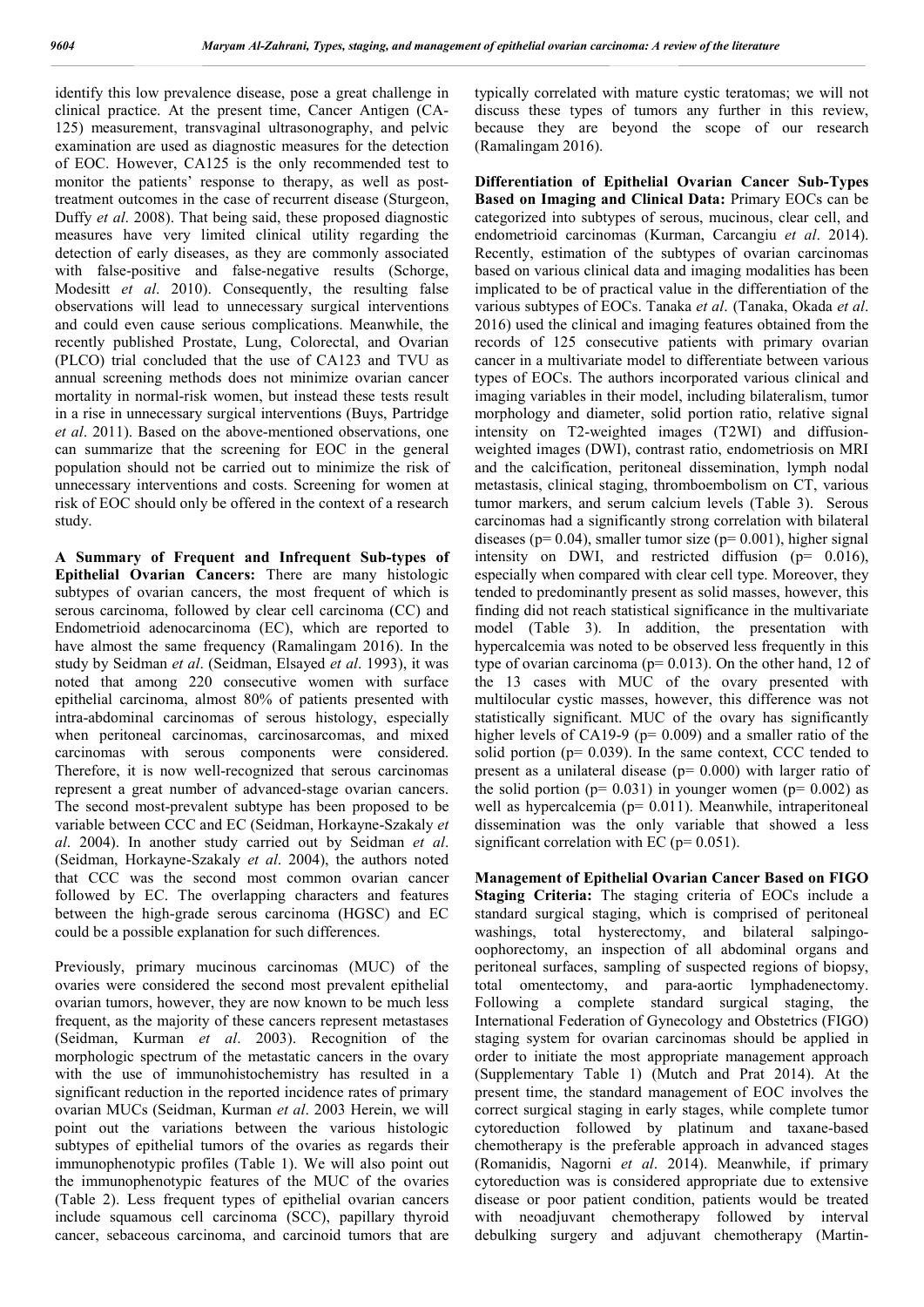Camean, Delgado-Sanchez *et al*. 2016). Primary debulking surgery, complete macroscopic tumor excision, includes splenectomy, diaphragmatic and liver resection, resection of the intestines and any other affected abdominal organ if needed to reach complete cytoreduction (Zapardiel, Peiretti *et al*. 2011, Peiretti, Bristow *et al*. 2012). The definition of optimal and suboptimal cytoreduction varies across studies, making the differentiation between them very difficult. Cytoreduction can be categorized into three classes related to patient survival: no macroscopic disease, macroscopic disease up to 1 cm, and macroscopic disease >1 cm. These three categories can be further referred to as complete resection, minimal residual, and gross residual, respectively (Zapardiel and Morrow 2011). There are three proposed types of surgical management of EOCs in the literature. The first is primary cytoreduction, which is approached to remove the higher tumor mass prior to any other interventions. The second is interval surgery, which is attempted in patients who would benefit from neoadjuvant chemotherapy prior to surgical management. The third type is secondary cytoreduction, which is the surgical management of choice in recurrent cases. In the case of standard surgical staging, the laparoscopic approach seems preferable than the laparotomy approach in providing less morbidity and mortality, resulting in fewer adhesions-preferred in cases of fertility preservation, reducing in-hospital stay, and accelerating recovery (Colomer, Jimenez *et al*. 2008). All of these beneficial outcomes allow the patient to initiate chemotherapy treatment earlier.

### **Proposed Therapeutic Interventions of Epithelial Ovarian Cancer in the Literature**

**Primary cytoreduction:** Primary debulking surgery followed by platinum and taxane chemotherapy is considered the optimum management approach in cases of advanced EOC with the curative intention (Oncoguía 2014).On the other hand, cytoreduction often includes a certain number of surgeries, such as bowel resection, especially the rectosigmoid (which is important in 30% to 50% of patients with advanced EOC), diaphragm stripping, peritoneal resection, splenectomy, partial pancreatic or liver resection, cholecystectomy, hysterectomy, and salpingo-oophorectomy (Zapardiel, Peiretti *et al*. 2011, Peiretti, Bristow *et al*. 2012, Oncoguía 2014, Romanidis, Nagorni *et al*. 2014). The extension of the procedure carried out during the time of primary cytoreduction surgery is often dependent upon the location and extent of the disease, surgeon's expertise, medical setting equipment, and the patient's general health condition, as well as other comorbidities (Oncoguía 2014, Narasimhulu, Khoury-Collado *et al*. 2015). Residual tumor following surgery and sensibility to platinum chemotherapy are considered independent predictive factors of patients' survival (Bristow and Chi 2006, Colomer, Jimenez *et al*. 2008, Narasimhulu, Khoury-Collado *et al*. 2015). Meanwhile, complete resection during primary debulking surgery is perceived as the most critical independent prognostic variable in cases of advanced ovarian cancer (Vergote, Tropé *et al*. 2010, Elattar, Bryant *et al*. 2011, Oncoguía 2014, Romanidis, Nagorni *et al*. 2014, Rutten, van de Vrie *et al*. 2015). Survival is inversely correlated with residual disease following surgery. However, recent reports revealed a rise in survival rates in patients with the residual disease under 1 cm (Vergote, Tropé *et al*. 2010, Elattar, Bryant *et al*. 2011, Oncoguía 2014, Nick, Coleman *et al*. 2015). Multiple clinical trials conducted by the Gynecological Oncologic Group (GOG) indicate that RO, no cancer cell

observed microscopically at the resection margin, resection resulted in the longest median overall survival (Nick, Coleman *et al*. 2015). European prospective randomized clinical trials implicate favorable outcomes in patients with complete cytoreduction (99.1 months in R0 resection vs 36.2 months in patients with residual disease < 1cm (Nick, Coleman *et al*. 2015). Debulking surgery offers the removal of poorlyvascularized tumors, which are poorly-accessible by the conventional chemotherapeutic agents. It also helps in the removal of chemo-resistant clones, which are less-responsive to chemotherapy (Narasimhulu, Khoury-Collado *et al*. 2015). The morbidity correlated with debulking surgery does not result in increased mortality. In fact, it improves overall survival rates (Narasimhulu, Khoury-Collado *et al*. 2015). Patients with residual disease, even <1 cm, are reported to have a worse prognosis than R0 patients. Meanwhile, patients with the highest preoperative disease burden have shorter progression-free survival and overall survival, compared with those of moderate or low disease burden (Horowitz, Miller *et al*. 2015). This relationship was maintained in R0 patients.

Going in line with other published research, this analysis revealed significant overall survival and progression-free survival outcomes in favor of R0 over residual disease < 1cm. This finding highlights the need for more aggressive surgery if R0 can be achieved. That being said, even in these cases, the initial disease burden remained a significant prognosticator. R0 can be correlated with wide variations in the outcome depending on the disease burden (Horowitz, Miller *et al*. 2015). In a certain set of patients with advanced EOCs undergo debulking surgery, however, complete cytoreduction could not be achieved. This results in a further increase in morbidity without improvement in the overall survival. Multiple metaanalyses, conducted in the United States, revealed an optimal cytoreduction rate of 42% (Nick, Coleman *et al*. 2015). On the other hand, patients with suboptimal outcomes will not witness an improvement in survival but will suffer higher morbidity (Gomez-Hidalgo, Martinez-Cannon *et al*. 2015, Nick, Coleman *et al*. 2015, Rutten, van de Vrie *et al*. 2015). Some authors proposed various criteria to predict the outcomes of cytoreduction, which are based upon serum biomarker levels, preoperative imaging modalities, and laparoscopic-based scores (Gomez-Hidalgo, Martinez-Cannon *et al*. 2015, Nick, Coleman *et al*. 2015, Rutten, van de Vrie *et al*. 2015). Suidan *et al*. (Suidan, Ramirez *et al*. 2014) identified three clinical and six radiological features correlated with suboptimal cytoreduction. These features included age  $\geq 60$  years, CA-125 ≥ 500 U/mL, ASA 3-4, retroperitoneal lymph nodes above the renal hilum (including supra-diaphragmatic nodes) > 1cm, diffuse small bowel adhesions or thickening, peri-splenic lesions >1 cm, small bowel mesentery lesion > 1cm, lesions of the root of the superior mesenteric artery > 1cm, and lesser sac lesion > 1cm. Some factors had more predictive capability than others; lesser sac lesions >1 cm revealed a predictive value score of 4, which was significantly higher than other proposed criteria. These findings imply that ovarian carcinomas extensive enough to reach the lesser sac may have already reached other anatomic locations as well. Meanwhile, Fotopoulou *et al*. (Fotopoulou, Richter *et al*. 2010) proposed that patients with primary EOC are more likely to have optimal debulking outcomes if the tumor has not extended beyond four abdominal fields. Moreover, the authors reported that the analysis did not reveal any significant association between CA-125 levels, ascites, or the FIGO staging system with the resectability of the disease.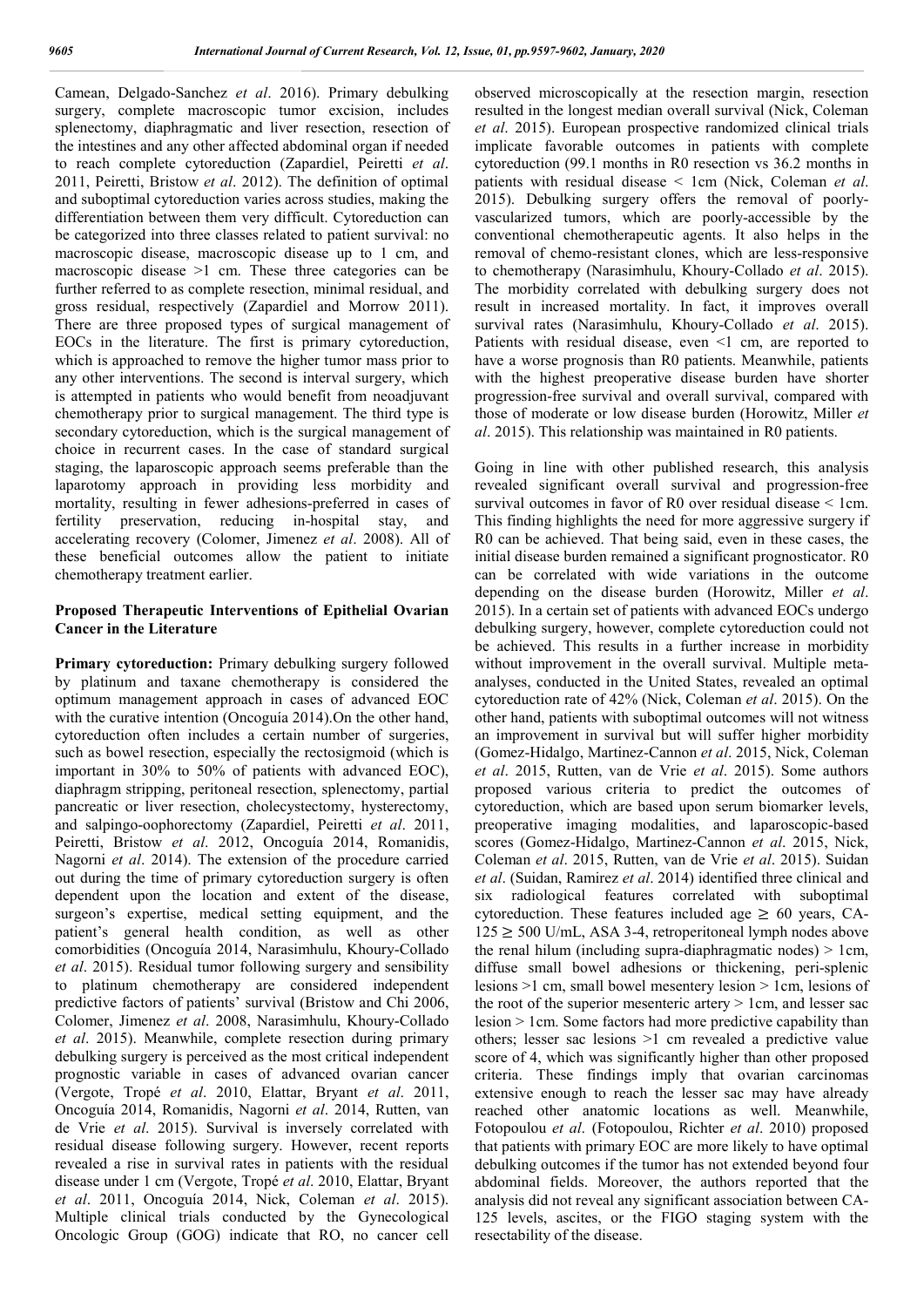### **Table 1. Immunophenotypical profiles of the most common subtypes of Epithelial Cancers of the Ovary**

|                 |                           |                 | Histologic Subtypes |                              |                         |
|-----------------|---------------------------|-----------------|---------------------|------------------------------|-------------------------|
| Biomarker       | <b>HGSC</b>               | LGSC            | CCC                 | EC                           | <b>MUC</b>              |
| PAX8            | Positive                  | Positive        | Positive            | Positive                     | Focal positive          |
| CK7             | Positive                  | Positive        | Positive            | Positive                     | Positive                |
| CK20            | Negative                  | Negative        | Negative            | Negative                     | Focal positive          |
| ER              | Positive                  | Positive        | Negative            | Positive                     | Focal positive/negative |
| WT1             | Positive                  | Positive        | Negative            | Negative                     | Negative                |
| Napsin A        | Negative/Positive         | Negative        | Negative            | Negative/Positive            | Negative                |
| HNF1 $\beta$    | Negative/Positive         | Negative        | Positive            | Negative/Positive            | Negative                |
| P <sub>53</sub> | Diffuse strong positivity | Wild-type       | Wild-type/Diffuse   | Wild-type                    | Wild-type               |
| CDX2            | Negative                  | Negative        | Negative            | Positive in Squamous morules | Positive/Negative       |
| P <sub>16</sub> | Diffusely positive        | Patchy positive | Patchy or diffuse   | Can be patchy                | Patchy                  |
| $Ki-67$         | High                      | Low             | N/A                 | N/A                          | N/A                     |

CCC: Clear cell carcinoma; CDX2: caudal-type homeobox 2; CK2: cytokeratin 7; CK20: cytokeratin 20; EC: Endometrioid carcinoma; ER: Estrogen receptor; HGSC: High-grade serous carcinoma; LGSC: Low-grade serous carcinoma; HNF1 β: Hepatocyte nuclear factor-1 beta; MUC: Mucinous carcinoma; N/A: Not applicable; PAX8: paired box gene 8; WT1: Wilms tumor gene 1. This Table is adapted from the study of Ramalingam (2016).

### **Table 2. Immunophenotypical features of MUC of the ovary in comparison to other MUC of other organs**

| Immunohistochemical Stain | Ovarian MUC             | Lower GI tract, including the Appendix | Pancreaticobiliary Tract | Stomach           |
|---------------------------|-------------------------|----------------------------------------|--------------------------|-------------------|
| PAX8                      | Positive                | Negative                               | Negative                 | Negative          |
| CK7                       | Positive                | Negative                               | Positive                 | Positive          |
| CK20                      | Negative/Focal positive | Positive                               | Negative                 | Negative          |
| ER                        | Positive/Negative       | Negative                               | Negative                 | Negative          |
| DPC4                      | Intact Expression       | Intact expression                      | Loss of expression       | Intact expression |

CK7: Cytokeratin 7; CK20: Cytokeratin 20; DPC4: Deleted in pancreatic carcinoma locus 4; ER: Estrogen receptor; PAX8: paired box gene 8. Adapted from the study of Ramalingam (2016).

| Table 3. Differentiation of EOC subtypes based on the incorporation of various imaging and clinical variables in a Multivariate Model |  |  |
|---------------------------------------------------------------------------------------------------------------------------------------|--|--|
|                                                                                                                                       |  |  |

| Ovarian Cancer Subtype      | Significant Variables from the Univariate Model | B         | P-value | <b>OR</b> | 95% CI of OR    |
|-----------------------------|-------------------------------------------------|-----------|---------|-----------|-----------------|
| Serous adenocarcinoma       | Age                                             | .086      | .040    | 1.090     | 1.004-1.184     |
|                             | Largest tumor diameter                          | $-.038$   | .001    | .963      | .942-.984       |
|                             | DWI signal ratio                                | 1.544     | .016    | 4.684     | 1.329-16.510    |
|                             | <b>Bilateralism</b>                             | 2.952     | .001    | 19.146    | 3.149-116.424   |
|                             | Hypercalcemia                                   | $-3.804$  | .013    | .022      | $.001 - .452$   |
| Mucinous adenocarcinoma     | Ratio of the solid portion                      | $-11.603$ | .039    | .000      | $.000 - .562$   |
|                             | Calcification                                   | 1.487     | .071    | 4.425     | .882-22.195     |
|                             | $CA19-9$                                        | .002      | .009    | 1.002     | 1.00-1.003      |
| Clear cell adenocarcinoma   | Age                                             | $-.099$   | .002    | .906      | .850-965        |
|                             | Largest solid portion diameter                  | .021      | .031    | 1.021     | $1.002 - 1.040$ |
|                             | <b>Bilateralism</b>                             | $-3.00$   | .000.   | .050      | $.010 - .258$   |
|                             | Hypercalcemia                                   | 2.709     | .011    | 15.009    | 1.859-121.174   |
| Endometrioid adenocarcinoma | Dissemination                                   | $-916$    | .051    | .400      | .160-1.003      |

OR: Odd's ratio; DWI: Diffusion-weighted images; CI: Confidence interval. This Table has been adapted from the study of Tanaka *et al*. (2016).

|             | STAGE I: Tumor confined to the ovaries                                                                                                        |
|-------------|-----------------------------------------------------------------------------------------------------------------------------------------------|
| IA          | Tumor limited to 1 ovary, capsule intact, no tumor on the surface, negative washings                                                          |
| $_{\rm IB}$ | Tumor involves both ovaries otherwise like IA                                                                                                 |
|             | IC: Tumor limited to 1 or both ovaries                                                                                                        |
| IC1         | Surgical spill                                                                                                                                |
| IC2         | Capsule rupture before surgery or tumor on ovarian surface                                                                                    |
| IC3         | Malignant cells in the ascites or peritoneal washings                                                                                         |
|             | STAGE II: Tumor involves 1 or both ovaries with a pelvic extension (below the pelvic brim) or primary peritoneal cancer                       |
| IIА         | Extension and/or implant on the uterus and/or fallopian tubes                                                                                 |
| <b>IIB</b>  | Extension to other pelvic intraperitoneal tissues                                                                                             |
|             | STAGE III: Tumor involves 1 or both ovaries with cytologically or histologically confirmed spread to the peritoneum outside the pelvis and/or |
|             | metastasis to the retroperitoneal lymph nodes                                                                                                 |
|             | IIIA: Positive retroperitoneal lymph nodes and/or microscopic metastasis beyond the pelvis                                                    |
| ШA          | Positive retroperitoneal lymph nodes only                                                                                                     |
|             | Metastasis $\leq 10$ mm<br>IIIA1(i)                                                                                                           |
|             | Metastasis $> 10$ mm<br>$IIIA1$ (ii)                                                                                                          |
| IIIA2       | Microscopic, extra-pelvic (above the brim) peritoneal involvement $\pm$ positive retroperitoneal lymph nodes                                  |
| <b>IIIB</b> | Macroscopic, extra-pelvic, peritoneal metastasis $\leq 2$ cm $\pm$ positive retroperitoneal lymph nodes. Includes extension to the capsule of |
|             | liver/spleen                                                                                                                                  |
| ШC          | Macroscopic, extra-pelvic, peritoneal metastasis $>2$ cm $\pm$ positive retroperitoneal lymph nodes. Includes extension to the capsule of     |
|             | liver/spleen                                                                                                                                  |
|             | STAGE IV: Distant metastasis excluding peritoneal metastasis                                                                                  |
| <b>IVA</b>  | Pleural effusion with positive cytology                                                                                                       |
| <b>IBV</b>  | Hepatic and/or splenic parenchymal metastasis, metastasis to extra-abdominal organs (including inguinal lymph nodes and lymph                 |
|             | nodes outside of the abdominal cavity)                                                                                                        |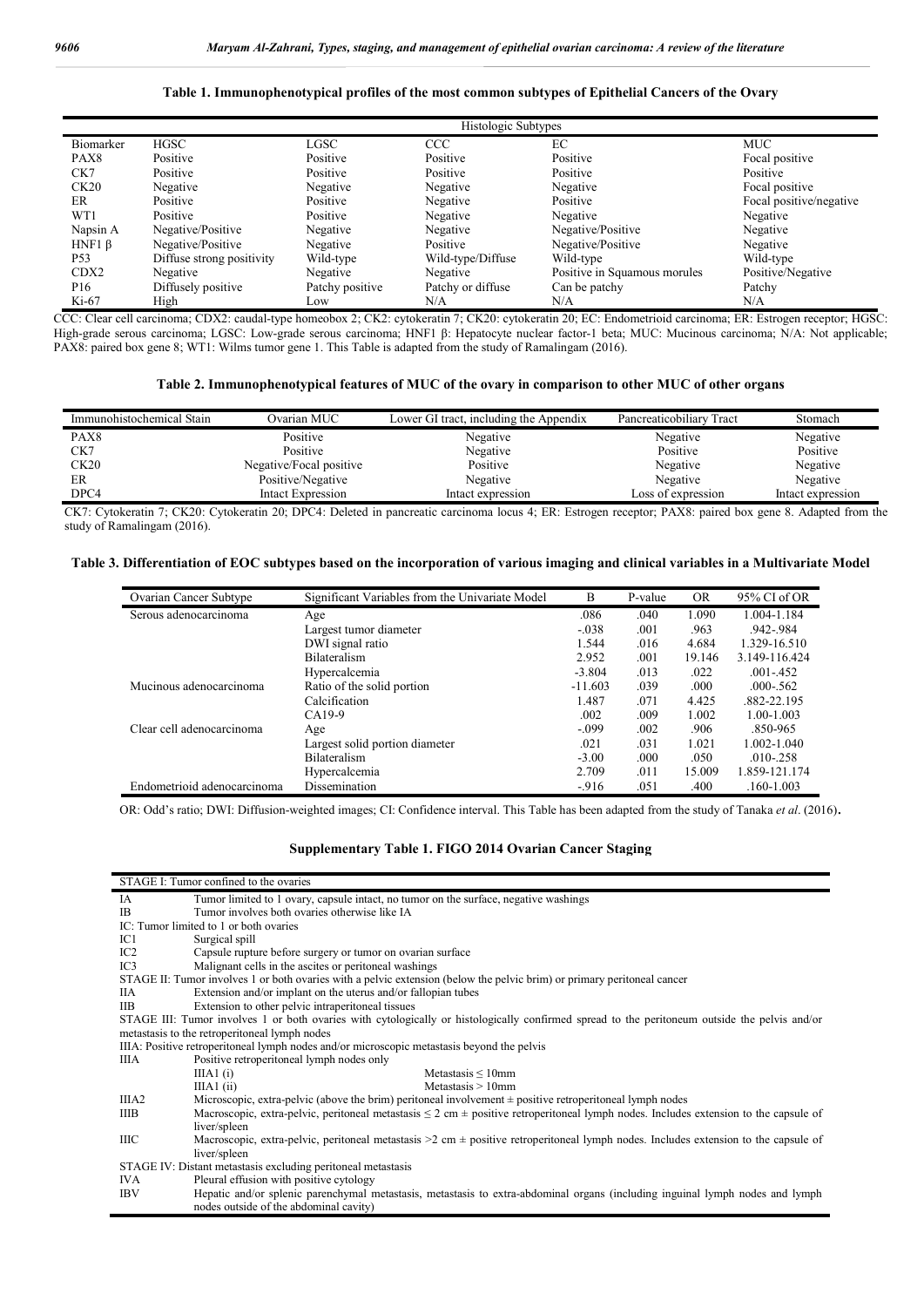|  | Supplementary Table 2. Comparison of the outcomes of primary debulking surgery in comparison with neoadjuvant chemotherapy |  |  |  |  |
|--|----------------------------------------------------------------------------------------------------------------------------|--|--|--|--|
|  |                                                                                                                            |  |  |  |  |

|                     | Primary Debulking Surgery | Neoadjuvant Chemotherapy |
|---------------------|---------------------------|--------------------------|
| Number of cases     | 336                       | 334                      |
| Age: Median (range) | $62(25-86)$               | $63(33-81)$              |
| Stage               | 257 (76.5%)               | 253 (75.7%)              |
| ШC                  | 77 (22.9%)                | 81 (24.3%)               |
| IV                  | $2(0.6\%)$                | $0(0\%)$                 |
| <b>PFS</b>          | 12 months                 | 12 months                |
| OS                  | 29 months                 | 30 months                |

PFS: Progression-free survival; OS: Overall survival. Adapted from the study of Vergote *et al*. (2010).

A set of surgical approaches, to reach complete cytoreduction, have also been described in the literature. Implants ablation, using argon beam coagulator (ABC), has been described as an effective technique when used in conjunction with traditional surgery. Furthermore, this technique has been reported to significantly increase the feasibility of reaching optimal disease status and complete removal of all visible tumors in patients with macroscopic metastatic ovarian carcinomas (Bristow and Montz 2001, Renaud and Sebastianelli 2013). The degree of ABC tissue destruction and hemostasis is proportionate to the amount of power setting as well as the duration of application. This technique, in particular, is of great therapeutic value in removing all visible tumors located in the gastro-colic ligament, lesser sac, bowel mesentery, abdominal peritoneum, and pelvis (Bristow and Montz 2001). In addition, the disease above the diaphragm poses a challenging issue. Diaphragmatic surgery is the major procedure approached in upper abdominal cytoreductive surgery. Thoracoscopydependent thoracic exploration includes video-assisted thoracoscopic surgery (VATS) and trans-diaphragmatic thoracoscopy. A recent study conducted by Spirtos *et al*. (Fleury, Kushnir *et al*. 2012) reported data from the Women's Cancer Centre at the European Society of Gynecology Oncology (ESGO) on 57 women who underwent transdiaphragmatic thoracoscopy at the time of surgery for apparent stage IIIC EOC, but without positive chest radiographs or computed tomography (CT) scans.

Almost half of the patients (40%) were found to have disease reaching the parietal or visceral pleura. All of the patients presenting with the pleural disease showed involvement of the diaphragm peritoneum, while over 90% of those patients had positive retroperitoneal lymph nodes. The majority of masses  $(88%)$  found above the level of the diaphragm were small  $($ 1cm) and could be ablated or resected. Terauchi *et al*. (Terauchi, Kobayashi *et al*. 2009) carried out a prospective study in patients with advanced EOCs with diaphragmatic metastases in order to evaluate trans-diaphragmatic thoracoscopic-assisted pleural biopsy as well as intrathoracic washings. A total of ten women with stage IIIC ovarian cancer with prominent diaphragmatic lesions were identified. Thirtypercent of the patients had metastatic lesions as well as positive cytology within the thoracic cavity, whereas, 20% had positive biopsy results and an additional 20% of patients had positive cytology. Meanwhile, 70% of patients were upstaged to stage IV. On the other hand, Yin *et al*. (Yin, Jiang *et al*. 2015) investigated the feasibility of trans-diaphragmatic thoracic exploration (TDTE) without the use of thoracoscopy. TDTE is indicated in patients with untapped pleural effusion, full-depth diaphragmatic invasion and positive pleural disease on computed tomography.

**Neoadjuvant chemotherapy and interval surgery:** Even though cytoreduction is considered the best approach for the management of advanced EOC, there are certain factors that

make it hard to reach complete cytoreduction in a particular subset of patients. Therefore, patients with poor performance status and difficult-to-resect disease are appropriate candidates for neoadjuvant chemotherapeutic approach. That being said, there is no validated uniformed selection criterion for immediate referral to the neoadjuvant chemotherapeutic approach (Bristow and Chi 2006, Narasimhulu, Khoury-Collado *et al*. 2015). This has been noted in the study of Aletti *et al*. (Aletti, Eisenhauer *et al*. 2011) who identified a set of patients in whom the benefits of aggressive debulking surgery did not outweigh the risks. This very high-risk population can be detected based on the presence of three criteria: high tumor dissemination or stage IV, poor performance status (ASA  $\geq$ 3), poor nutritional status (preoperative albumin level <3.0 g/dL) or age  $\geq$  75 years. In that group of patients, the resulting morbidity was too high to justify aggressive surgical efforts, where the median overall survival in this set of patients was only 17 months. In this study, the neoadjuvant chemotherapeutic approached was proposed to be the most appropriate option for this small set of patients. The role of neoadjuvant chemotherapy is to result in better perioperative morbidity as well as to shrink the tumor to achieve optimal outcomes (Oza, Cook *et al*. 2015). Furthermore, it allows for the selection of platinum-resistant cases (Bristow and Chi 2006). However, the potential limiting factor in this approach is the formation of fibrosis, which might make the surgical approach more difficult (Vergote, Tropé *et al*. 2010). Contradictory reports regarding the superiority of the neoadjuvant approach to primary cytoreduction are observed in the literature. A meta-analysis including 835 patients revealed that the use of the neoadjuvant approach was associated with inferior overall survival compared to initial surgery. It was noted that each 10% increase in cytoreduction was correlated with an increase in median survival by 1.9 months (Bristow and Chi 2006). Administration of neoadjuvant chemotherapy is not reported in the literature as primary cytoreduction. There are two randomized, controlled, clinical trials conducted by the European Organization for Research and Treatment of Cancer Research (EORTC) and the Medical Research Council (MRC) Clinical Trials Unit; both trials showed no significant differences in overall survival between the studies groups of primary cytoreduction surgery and the neoadjuvant chemotherapy arm prior to surgery. However, cases with complete resection during primary cytoreduction had an improvement in overall survival (Nick, Coleman *et al*. 2015). On the other hand, Vergote *et al*. (Vergote, Tropé *et al*. 2010) noted no differences in mortality between the studied groups that underwent incomplete primary cytoreductive surgery and the arm that was administered neoadjuvant chemotherapy prior to surgery. The median overall survival was 29 and 30 months, respectively. Meanwhile, the median progression-free survival was 12 months for both groups (Supplementary Table 2). The decision whether a case with advanced EOC (stage IIIC or IV) better receive debulking surgery or neoadjuvant chemotherapy followed by interval surgery is thought to be made based on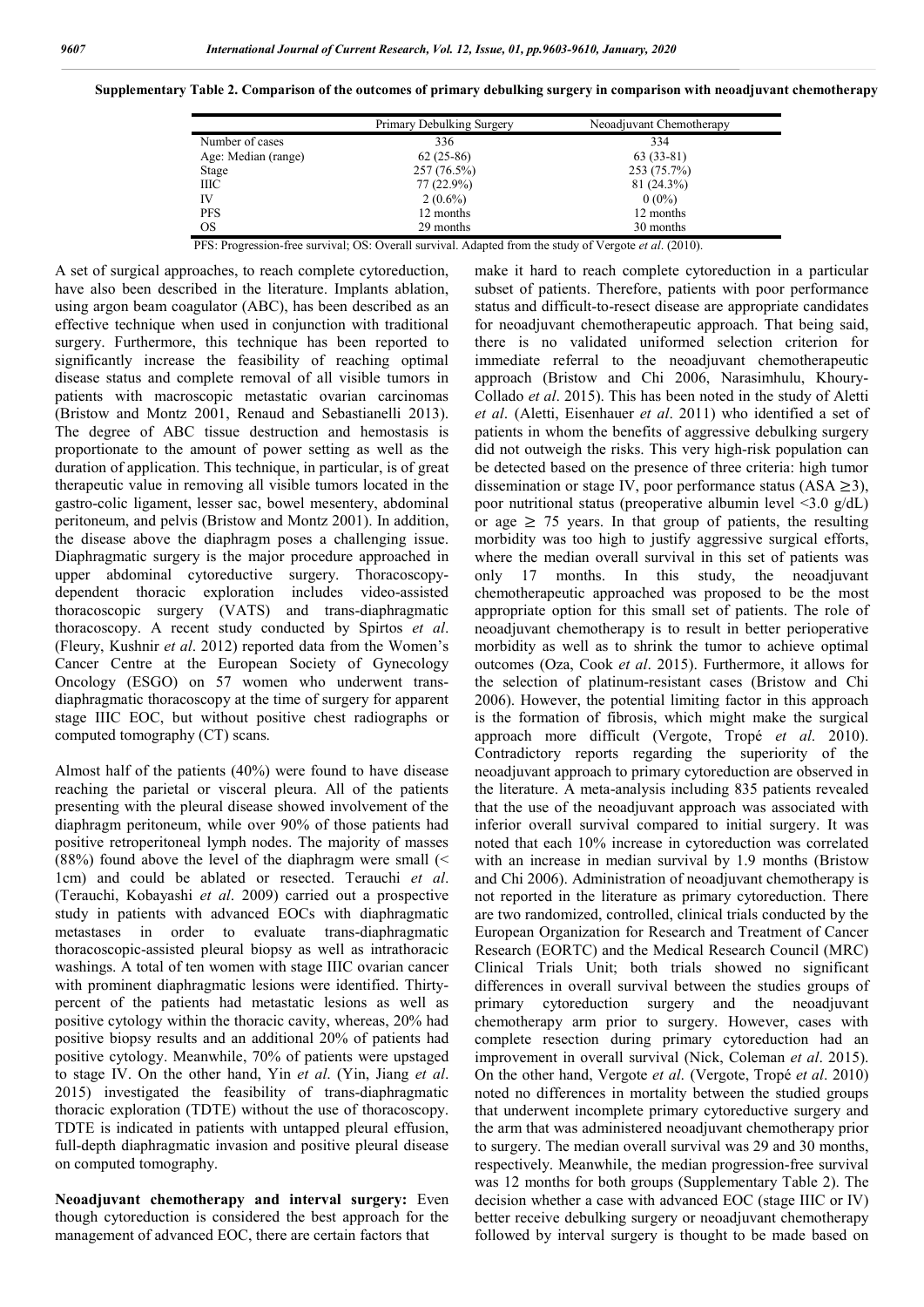patients' characteristics, surgeon's experience, CT and serum biomarkers levels, and laparoscopy (Gomez-Hidalgo, Martinez-Cannon *et al*. 2015, Nick, Coleman *et al*. 2015, Rutten, van de Vrie *et al*. 2015). Based on the aforementioned observations, it is believed that upfront maximal cytoreduction is still considered the standard management approach, even though further research should be focused on proposing selection criteria of the most appropriate management approach in every single case in order to receive the optimal outcomes, as well as how to determine if the patient can benefit from the neoadjuvant chemotherapeutic approach and not the cytoreductive approach.

#### **Secondary cytoreduction**

Approximately, 60% of cases with epithelial ovarian cancer will have a recurrence. Life expectancy in cases of EOC is thought to lie between 12 and 18 months (Fagotti, Fanfani *et al*. 2010), however, it varies depending upon the characteristics of the disease (Vargas-Hernandez, Moreno-Eutimio *et al*. 2014). Based upon the time of recurrence, patients can be categorized into four different types: cases that progress during the chemotherapy treatment period, known as platinumrefractory cases; cases that progress during the  $1<sup>st</sup>$  six months after initiating chemotherapy, known as platinum-resistant women; cases that progress after 1 year of treatment, the platinum-sensitive women; cases that progress between 6-12 months, with intermediate sensibility towards platinum (Oncoguía 2014). A predicting system, known as the ROVAR scoring system, for the recurrence of EOC after primary treatment with surgical cytoreduction and platinum-based chemotherapy has been proposed in the literature Rizzuto, Stavraka *et al*. 2015). It includes four variables, such as tumor staging and grade at diagnosis, CA-125 serum levels, and the presence of residual disease n CT scan following chemotherapy. The ROVAR score has a proposed sensitivity and specificity of 94% and 61%, respectively. However, this scoring system has not been yet validated by other researchers. The theoretical values of secondary cytoreduction aim at minimizing the number of tumor cells so that chemotherapy would be more likely to be beneficial, removal of poorlyvascularized tumors, and eliminating pharmacologic sanctuaries (Hauspy and Covens 2007). It has been noted that the response rate to  $2<sup>nd</sup>$  line chemotherapeutic regimens after recurrence for platinum-sensitive patients is 30% or more, while in the case of platinum-resistant cases, the response rate was noted to be lower (10-25%) (Vargas-Hernandez, Moreno-Eutimio *et al*. 2014).

**Conservative treatment and fertility preservation:** It's reported that 3-17% of all EOCs occur in women under the age of 40 (47). As a consequence, there are many cases in their reproductive age with EOC who have not fulfilled their reproductive needs. In an attempt to give a solution to this issue, fertility-sparing regimens have been successfully attempted in a certain set of patients with early EOC. However, to date, there are no proposed criteria for the selection of patients for conservative surgery. Based on the ESGO guidelines, patients should fulfill certain criteria: < 40 years of age, referral to a tertiary healthcare center, compliance with a close follow-up during and after treatment to be able to detect contralateral ovarian recurrence or uterine malignancy, and undergoing appropriate staging and pathological testing, which must be performed by a designated gynecologic pathologist (Terauchi, Kobayashi *et al*. 2009).

Meanwhile, patients with grade 3 EOC should not be considered for conservative surgery. The proposed fertilitysparing surgery includes unilateral salpingo-oophorectomy on the side of the EOC with complete standard surgical staging, including peritoneal sampling, pelvic and para-aortic lymph node removal, and omentectomy (Zapardiel, Diestro *et al*. 2014). In these cases, the laparoscopic approach offers better results in terms of fewer adhesions. It is recognized that the chemotherapeutic approach compromises the function of the ovaries. Carboplatin and paclitaxel are reported to be less toxic to the ovaries than other cytostatic drugs (Zapardiel, Diestro *et al*. 2014). Various reports reveal many positive outcomes related to the use of fertility-sparing surgeries with a conception rate from 60% - 100%, while abortion was noted in less than 30% of cases (Colomer, Jimenez *et al*. 2008, Zapardiel, Diestro *et al*. 2014). According to the aforementioned observations, conservative treatment of an early EOC offers a practical opportunity for women in their reproductive age to fulfill their reproductive needs.

**Intraperitoneal chemotherapy:** Intraperitoneal chemotherapy (IP) is considered a step in the treatment plan of patients with advanced EOC, who underwent complete cytoreduction. This therapy aims at exposing the peritoneal cavity, the main site of the disease in EOC, to a sustained, high concentration of chemotherapeutics, while normal tissues are relatively spared. IP chemotherapy offers a maximal drug delivery to the tumor site without increasing the systemic adverse effects of the used agents (Armstrong, Bundy *et al*. 2006). Armstrong *et al*. (Armstrong, Bundy *et al*. 2006) investigated two sets of patients with stage-III ovarian cancer following optimal debulking surgery. The first group was given intravenous paclitaxel and cisplatin, while the other group received intravenous paclitaxel as well as intraperitoneal cisplatin and paclitaxel. The authors noted that the intraperitoneal study arm had a significantly higher mean duration of progression-free survival and overall survival. However, grades 3 and 4 pain and fatigue, as well as several hematological, gastrointestinal, metabolic, and neurologic toxic effects, were also more prevalent in this study arm. Moreover, patients in the IP chemotherapy arm had an overall worse quality of life (QOL) prior to completing four cycles of treatment and 3-6 weeks after treatment. In the same context, Tewari *et al*. (Tewari, Java *et al*. 2015) examined patients with stage-III EOC or peritoneal cancer without residual disease > 1cm following surgery. The authors noted a significantly higher median progression-free survival in patients treated with intravenous (IV) carboplatin and paclitaxel followed by IP cisplatin in comparison with patients treated with IV paclitaxel and cisplatin alone (25 vs 20 months;  $P = 0.019$ ), respectively.

The overall survival was also significantly higher in the IP chemotherapy arm with a median of 61.8 months in comparison with a median OS of 51.4 months in the IV group  $(P = 0.042)$ . Moreover, the IP study arm was associated with a 21% reduction in the risk of progression and a 23% reduction in the risk of death. In cases with stage-III EOC who underwent suboptimal cytoreduction surgery followed by IP paclitaxel/platinum chemotherapy; they had a median progression-free survival of 24.9 months in comparison to 20.2 months in patients who were treated with IV chemotherapy. The median OS in patients in the IP chemotherapy arm was 61.8 months compared to 50.9 months in the IV chemotherapy arm (Ziebarth, Landen *et al*. 2012). It was also noted that the residual disease following surgery was an independent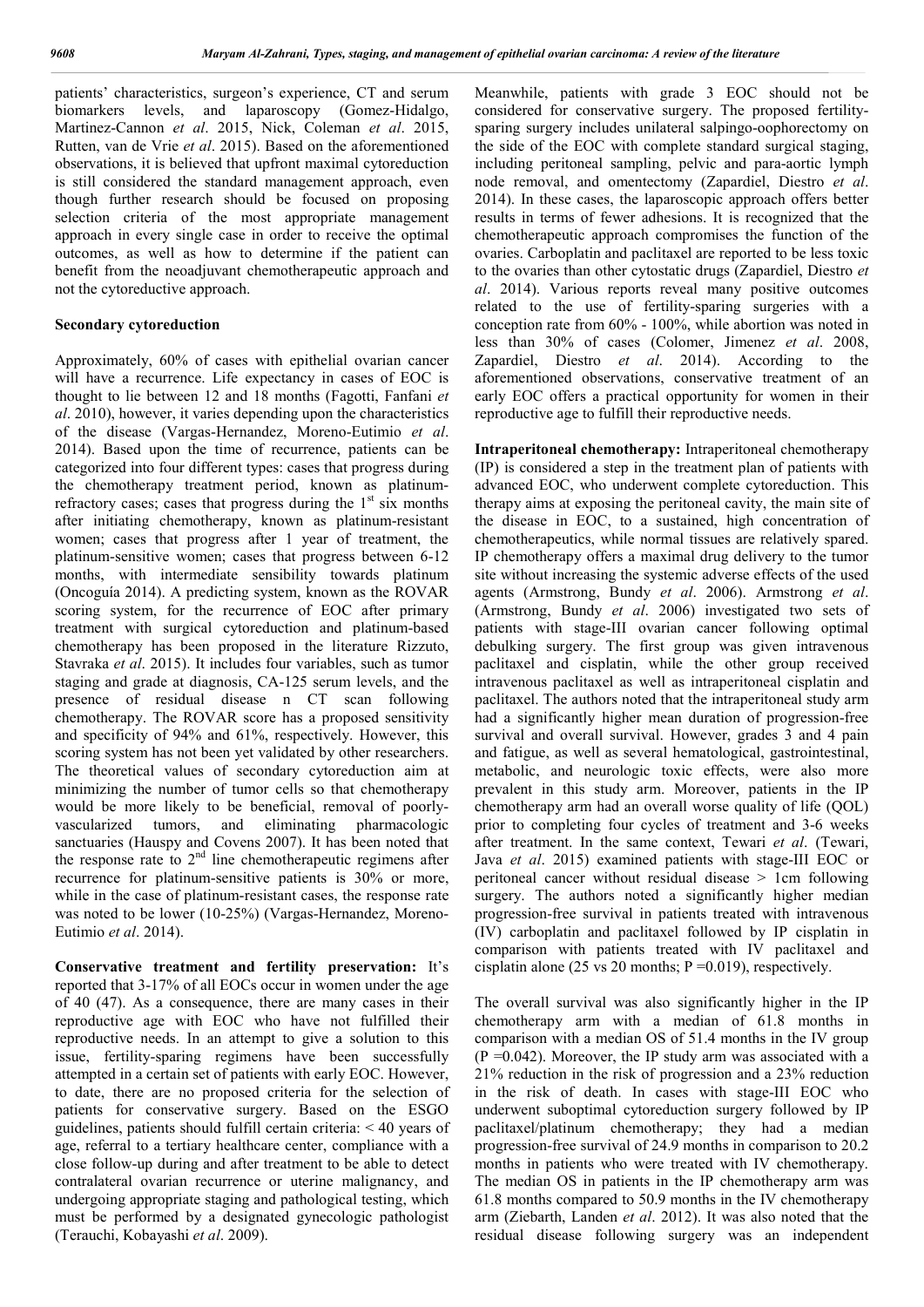predictor of progression-free survival, where the progressionfree survival and OS in patients with residual disease  $(0.6 - 1.0)$ cm) were reduced. Furthermore, the literature highlights the superiority of IP chemotherapy compared to IP chemotherapy under hyperthermic conditions (HIPEC). In conclusion, the aforementioned observations highlight the considerable efforts that are being applied collectively in order to improve the therapeutic strategies directed against epithelial ovarian cancer. More research is warranted in the clinical setting to confirm the reported findings as well as to give a clearer understanding of how patients are selected to receive each of the proposed therapeutic approaches and regimens.

**Acknowledgments:** None

#### **Funding:** None

**Conflict of Interest:** The authors declare no conflict of interest

## **Key Points**

- Epithelial ovarian tumors account for 90-95% of ovarian malignancies.
- Epithelial ovarian cancer (EOC) has a low 5-year relative survival of only 44%.
- Chemotherapy resistance and absence of tailored strategies explain mortality rates.

## **REFERENCES**

- Aletti GD, Eisenhauer EL, Santillan A, *et al*. 2011. Identification of patient groups at highest risk from traditional approach to ovarian cancer treatment. Gynecol Oncol, 120:23-8.
- Armstrong DK, Bundy B, Wenzel L, *et al*. 2006. Intraperitoneal cisplatin and paclitaxel in ovarian cancer. New England Journal of Medicine, 354:34-43.
- Auersperg N, Wong AS, Choi KC, Kang SK, Leung PC. 2001. Ovarian surface epithelium: biology, endocrinology, and pathology. Endocr Rev, 22:255-88.
- Bristow RE, Chi DS. 2006. Platinum-based neoadjuvant chemotherapy and interval surgical cytoreduction for advanced ovarian cancer: a meta-analysis. Gynecol Oncol, 103:1070-6.
- Bristow RE, Montz FJ. 2001. Complete surgical cytoreduction of advanced ovarian carcinoma using the argon beam coagulator. Gynecol Oncol, 83:39-48.
- Brown PO, Palmer C. 2009. The preclinical natural history of serous ovarian cancer: defining the target for early detection. PLoS Med, 6:e1000114.
- Buys SS, Partridge E, Black A, *et al*. 2011. Effect of screening on ovarian cancer mortality: the Prostate, Lung, Colorectal and Ovarian (PLCO) Cancer Screening Randomized Controlled Trial. Jama, 305:2295-303.
- Clarke-Pearson DL. 2009. Clinical practice. Screening for ovarian cancer. N Engl J Med, 361:170-7.
- Colomer AT, Jimenez AM, Bover Barcelo MI. 2008. Laparoscopic treatment and staging of early ovarian cancer. J Minim Invasive Gynecol, 15:414-9.
- Elattar A, Bryant A, Winter-Roach BA, Hatem M, Naik R. 2011. Optimal primary surgical treatment for advanced epithelial ovarian cancer. Cochrane Database Syst Rev:Cd007565.
- Fagotti A, Fanfani F, Vizzielli G, *et al*. 2010. Should laparoscopy be included in the work-up of advanced ovarian cancer patients attempting interval debulking surgery? Gynecol Oncol, 116:72-7.
- Fleury AC, Kushnir CL, Giuntoli RL, 2nd, Spirtos NM. 2012. Upper abdominal cytoreduction and thoracoscopy for advanced epithelial ovarian cancer: unanswered questions and the impact on treatment. Bjog, 119:202-6.
- Fotopoulou C, Richter R, Braicu EI, Schmidt SC, Lichtenegger W, Sehouli J. 2010. Can complete tumor resection be predicted in advanced primary epithelial ovarian cancer? A systematic evaluation of 360 consecutive patients. Eur J Surg Oncol, 36:1202-10.
- Gershenson DM. 2007. Management of ovarian germ cell tumors. Journal of clinical oncology, 25:2938-43.
- Gomez-Hidalgo NR, Martinez-Cannon BA, Nick AM, *et al*. 2015. Predictors of optimal cytoreduction in patients with newly diagnosed advanced-stage epithelial ovarian cancer: Time to incorporate laparoscopic assessment into the standard of care. Gynecol Oncol, 137:553-8.
- Hauspy J, Covens A. 2007. Cytoreductive surgery for recurrent ovarian cancer. Current Opinion in Obstetrics and Gynecology, 19:15-21.
- Horowitz NS, Miller A, Rungruang B, *et al*. 2015. Does aggressive surgery improve outcomes? Interaction between preoperative disease burden and complex surgery in patients with advanced-stage ovarian cancer: an analysis of GOG 182. J Clin Oncol, 33:937-43.
- Jemal A, Bray F, Center MM, Ferlay J, Ward E, Forman D. 2011. Global cancer statistics. CA Cancer J Clin, 61:69-90.
- Kurman RJ, Carcangiu ML, Herrington S, Young RH. WHO classification of tumours of female reproductive organs: IARC; 2014.
- Martin-Camean M, Delgado-Sanchez E, Pinera A, Diestro MD, De Santiago J, Zapardiel I. 2016. The role of surgery in advanced epithelial ovarian cancer. Ecancermedicalscience, 10:666.
- MP DLaB. Germ cell tumorsOvarian Cancer (Atlas of Clinical Oncology). Ozols RF: 1st. BC Decker Inc.; Hamilton, Ontario: pp. 2252003.
- Mutch DG, Prat J. 2014. 2014 FIGO staging for ovarian, fallopian tube and peritoneal cancer. Gynecol Oncol, 133:401-4.
- Narasimhulu DM, Khoury-Collado F, Chi DS. 2015. Radical surgery in ovarian cancer. Current oncology reports, 17:16.
- Nick AM, Coleman RL, Ramirez PT, Sood AK. 2015. A framework for a personalized surgical approach to ovarian cancer. Nat Rev Clin Oncol, 12:239-45.
- Oncoguía S. 2014. Cancer Epitelial de ovario, trompa y peritoneo 2014. Guías de práctica clínica en cáncer ginecológico y mamario Publicaciones SEGO.
- Oza AM, Cook AD, Pfisterer J, *et al*. 2015. Standard chemotherapy with or without bevacizumab for women with newly diagnosed ovarian cancer (ICON7): overall survival results of a phase 3 randomised trial. Lancet Oncol, 16:928-36.
- Peiretti M, Bristow RE, Zapardiel I, *et al*. 2012. Rectosigmoid resection at the time of primary cytoreduction for advanced ovarian cancer. A multi-center analysis of surgical and oncological outcomes. Gynecol Oncol, 126:220-3.
- Quirk JT, Natarajan N. 2005. Ovarian cancer incidence in the United States, 1992-1999. Gynecol Oncol, 97:519-23.
- Ramalingam P. 2016. Morphologic, Immunophenotypic, and Molecular Features of Epithelial Ovarian Cancer. Oncology (Williston Park), 30:166-76.